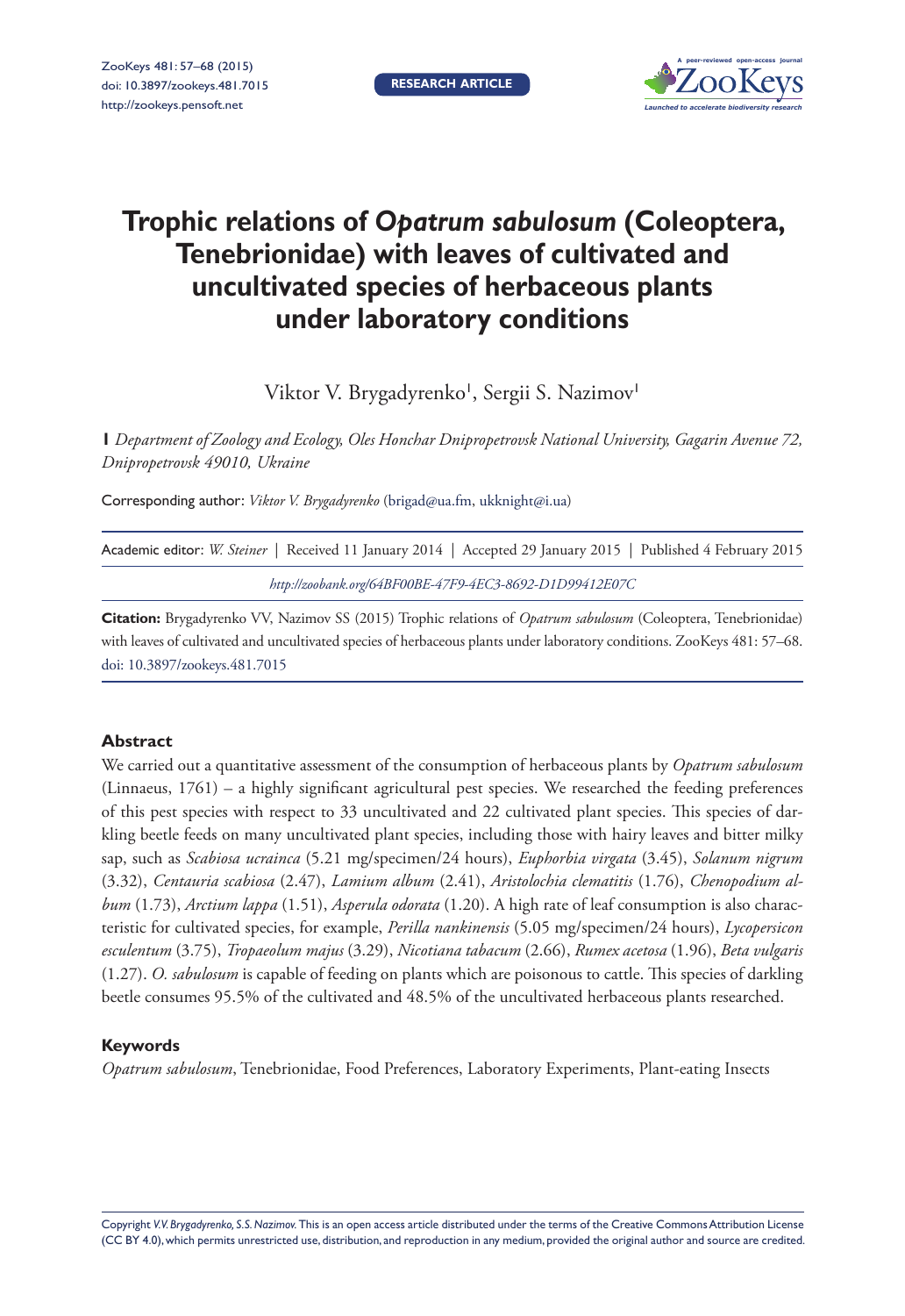## **Introduction**

For many species of phytophages and saprophages the consumption of leaves of herbaceous plants is the main aspect of their negative influence on natural ecosystems. If a particular species of insect feeds on one particular species of grass, it is quite easy to control its numbers in agricultural conditions (Fattorini 2011; Jia et al. 2013). The situation is much more difficult with polyphages potentially able to feed on many species of fodder plants (Whicker and Tracey 1987; Crawford 1988; Rogers et al. 1988; De Los Santos et al. 2002). *Opatrum sabulosum* (Linnaeus, 1761), a member of the Tenebrionidae family, is a pest species with a wide range of consumption preferences. This species has a wide distribution (Chernej 2005; Abdurahmanov and Nabozhenko 2011). It is numerous in the majority of steppe and meadow ecosystems, in pine forests and, most significantly, in agricultural ecosystems (Parmenter and Macmahon 1984; Minoranskij and Kuzina 1987). Its abilty to eat herbaceous plants from different families enables populations of this species to thrive in high and stable numbers over a long period of years in spite of all agro-technical measures directed against them (Kabanov and Sedin 1981; Leo et al. 2011).

The imagines of *O. sabulosum* are most active in the first half of spring (Rejnhardt 1936). During this period it is usual to observe a few dozen to hundreds of this darkling beetle species in a single square meter plot. According to modern data the imagines of *O. sabulosum* cause extensive damage to a large number of agricultural plant species, both on ploughed fields with wide furrows and densely sown fields with narrow gaps between the rows (Medvedev 1968). Newly planted pines suffer similar damage (Chernej 2005). According to Medvedev (1968) the imagines of *O. sabulosum*  prefer to feed on roots, the lower parts of stems and also root crops, making long, narrow passages in them. It is worth noting that these beetles readily eat the decaying parts of plants (Kabanov 1977; De Los Santos et al. 1988).

In natural conditions the imago of *O. sabulosum* feeds on the leaves of steppe plants, and in fields it begins to damage both weeds and agricultural crops (Rejnhardt 1936). Cases of consumption of dry horse manure and dry remains of vegetation have been recorded (Chen et al. 2004). The peak of the feeding activity of *O. sabulosum*, when it causes serious damage to sown crops, is observed at the end of April and in May (Dolin 1975).

The new generation emerges at the end of August (Knor 1975; Allsopp 1980; Carpaneto and Fattorini 2001). The number of actively feeding imagines declines considerably in mid summer (Naidu and Hattingh 1986; Gehrken and Somme 1994).

According to the information in the literature, the imagines of *O. sabulosum* feed on wild and weedy species of plants in natural environments, and in agricultural ecosystems they transfer their consumption to cultivated plants and weeds. It is also widely assumed that this species of darkling beetle does not feed on species with bitter milky juice, such as *Euphorbia stepposa* Zoz ex Prokh. and *Cichorium intybus* L., and on hairy leaf species, such as *Agrimonia eupatoria* L. and *Asclepias syriaca* L., though statements on this point are fragmentary and require support.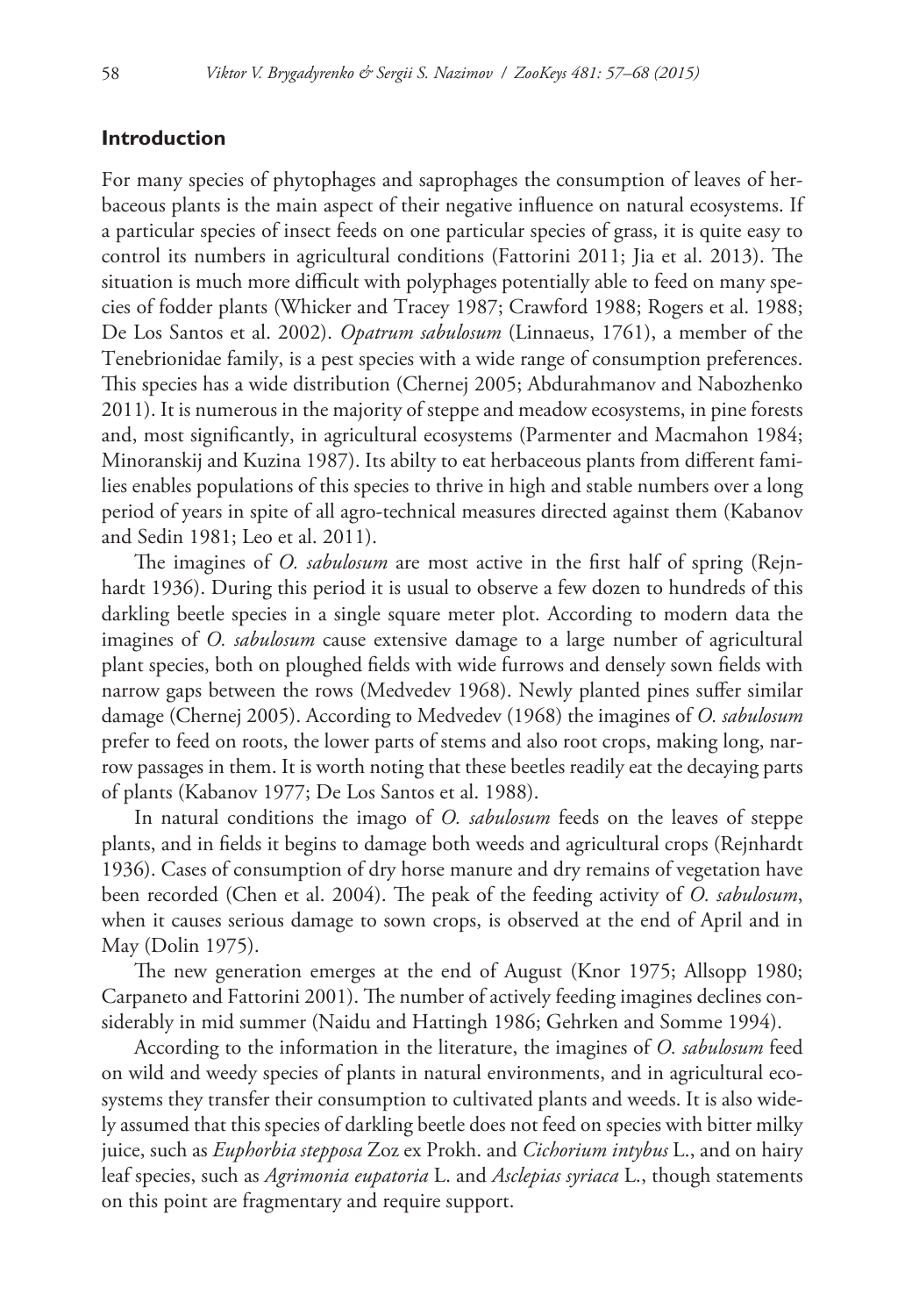Controlling the numbers of *O. sabulosum* in its capacity as a highly significant pest on agricultural crops is impossible without a quantitative assessment of its consumption spectrum with respect to herbaceous plants. There is only fragmentary information in the scientific literature on the damage caused by this species to specific species of agricultural crops and this lacks a quantitative assessment of the amount of food consumed by an individual beetle. As a result of our preliminary research we have established that, though this species of darkling beetle has traditionally been considered a saprophage, its consumption of six types of soil and four types of steppe litter have not been observed in laboratory conditions (Nazimov and Brygadyrenko 2013). For this reason we consider *O. sabulosum* to be a phytophage, feeding predominantly on herbaceous vegetation.

So, the following questions are of considerable interest: (1) whether *O. sabulosum*  eats the leaves of plants poisonous to cattle, (2) whether it eats green leaves of hairy plants, (3) whether the beetles prefer species from the natural flora or cultivated plants. In connection with these questions, the aim of this study is to establish in laboratory conditions the potential trophic relations of *O. sabulosum* with the leaves of herbaceous plants belonging to different taxonomic groups.

## **Materials and methods**

The research was carried out on the outskirts of Dnipropetrovsk, Ukraine, at the end of July beginning of August 2013. A total of 1,920 *O. sabulosum* individuals were collected on plots in steppe habitat and kept for 10 days on an optimal diet consisting of lettuce, cabbage and vine leaves. Sprinkling devices were placed in the containers so the beetles did not experience lack of water.

Each food item was offered in eight transparent plastic containers  $(8 \times 12 \times 10 \text{ cm})$ without any substrate provided, each with four beetles (two male, two female), a total of 32 imago specimens being involved in each experiment with a particular plant species. The temperature in the laboratory was maintained at 25–28  $^{\circ}$ C and the humidity at 60– 80%. Each experiment lasted for five days. A control group was kept in 32 containers identical to those used in the main experiment, also without any substrate, but without any food, each holding four specimens.

The leaves of naturally occurring herbaceous plant species were collected from natural ecosystems which were not affected by anthropogenic pollution. The leaves of cultivated plants were collected from a private plot where the plants had been cultivated without the use of growth stimulators, herbicides, organic or mineral fertilisers. The green leaves were dried out over a period of 12 to 20 days in the open air on shelves in an open sided roofed structure. After this procedure the drying of the leaves was completed with a 24 hour period in a drying chamber.

To determine the mass of food consumed we took into account the degree of decomposition of the leaves under the influence of microorganisms. For this purpose, simultaneously with the main experiment we placed leaves of each plant species in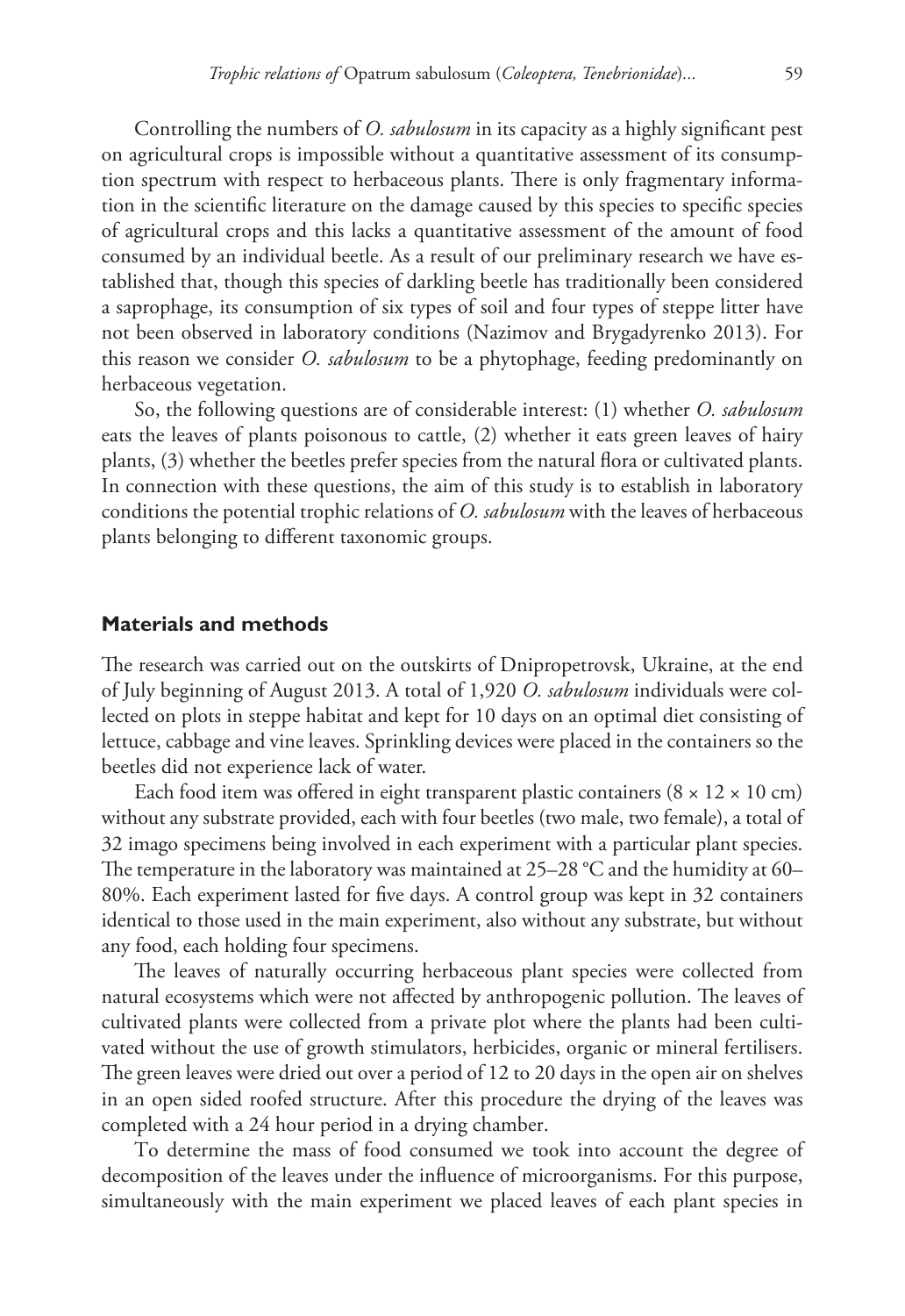eight identical containers (making a total of 440 containers) without *O. sabulosum*. The consumption of food by the beetles was calculated using the optimised formula proposed by David (1998). All experiments were carried out in identical light, temperature and humidity conditions.

The weight of the food and the beetles was determined on analytical scales JD-100 (precision 1 mg). In the statistical analysis of the data we calculated  $x \pm S_x$ , the median and range of fluctuation for each characteristic. The most significant characteristic is the median (the normal distribution of the characteristics was not observed as the beetles do not eat daily in equal portions, but at an uneven rate, each "meal" varying considerably in the weight of food consumed).

## **Results**

## **Consumption of leaves of wild herbaceous plant species**

From the wild growing herbaceous plants imagines of *O. sabulosum* consume predominantly the following species (Table 1): *Scabiosa ucranica* (5.21 mg/specimen/24 hours), *Euphorbia virgata* (3.45), *Solanum nigrum* (3.32), *Centaurea scabiosa* (2.47), *Lamium album* (2.41), *Aristolochia clematitis* (1.76), *Chenopodium album* (1.73), *Arctium lappa* (1.51), *Asperula odorata* (1.20). For the other plant species the intensity of food consumption did not exceed 1 mg per specimen over 24 hours. Among the above-mentioned species are both plants edible for cattle (*Chenopodium album* and *Centaurea scabiosa*) and species of plants which are not edible for the majority of phytophages (*Aristolochia clematitis*, *Euphorbia virgata* and *Solanum nigrum*).

In various containers the maximum speeds of food consumption significantly exceeded the average figures for each plant species, an effect most likely connected with the prolonged reproductive period of individual beetles and the intensive consumption of food for the development of eggs.

The following species were practically not consumed by *O. sabulosum*: *Cirsium vulgare* (0.88), *Euphorbia stepposa* (0.74), *Hypercium perforatum* (0.60), *Salvia nemorosa*  (0.60), *Astragalus borysthenicus* (0.55), *Chelidonium majus* (0.55), *Convallaria majalis*  (0.54), *Artemisia absinthium* (0.40), *Vinca minor* (0.40), *Viola tricolor* (0.36), *Potentilla argentea* (0.35), *Arctium tomentosum* (0.21), *Aegopodium podagraria* (0.20), *Asclepias syriaca* (0.18), *Senecio vernalis* (0.16), *Fragaria vesca* (0.15) and *Agrimonia eupatoria* (0.08). For this group of plants the maximum rate of food consumption for any container did not exceed 1.2 mg per specimen per 24 hours.

The decrease in beetles' body weight during the experiment (Table 2) is connected, first of all, with loss of moisture (during the entire five day period of the experiment the *O. sabulosum* imagines did not have access to water). The control group of *O. sabulosum*, denied access to food, decreased in body weight by 1.02 ± 0.27 mg/specimen/24 hours (2.05% over 24 hours). A larger decrease in body weight relative to the control group can be connected with the purgative effect on the intenstines of beetles from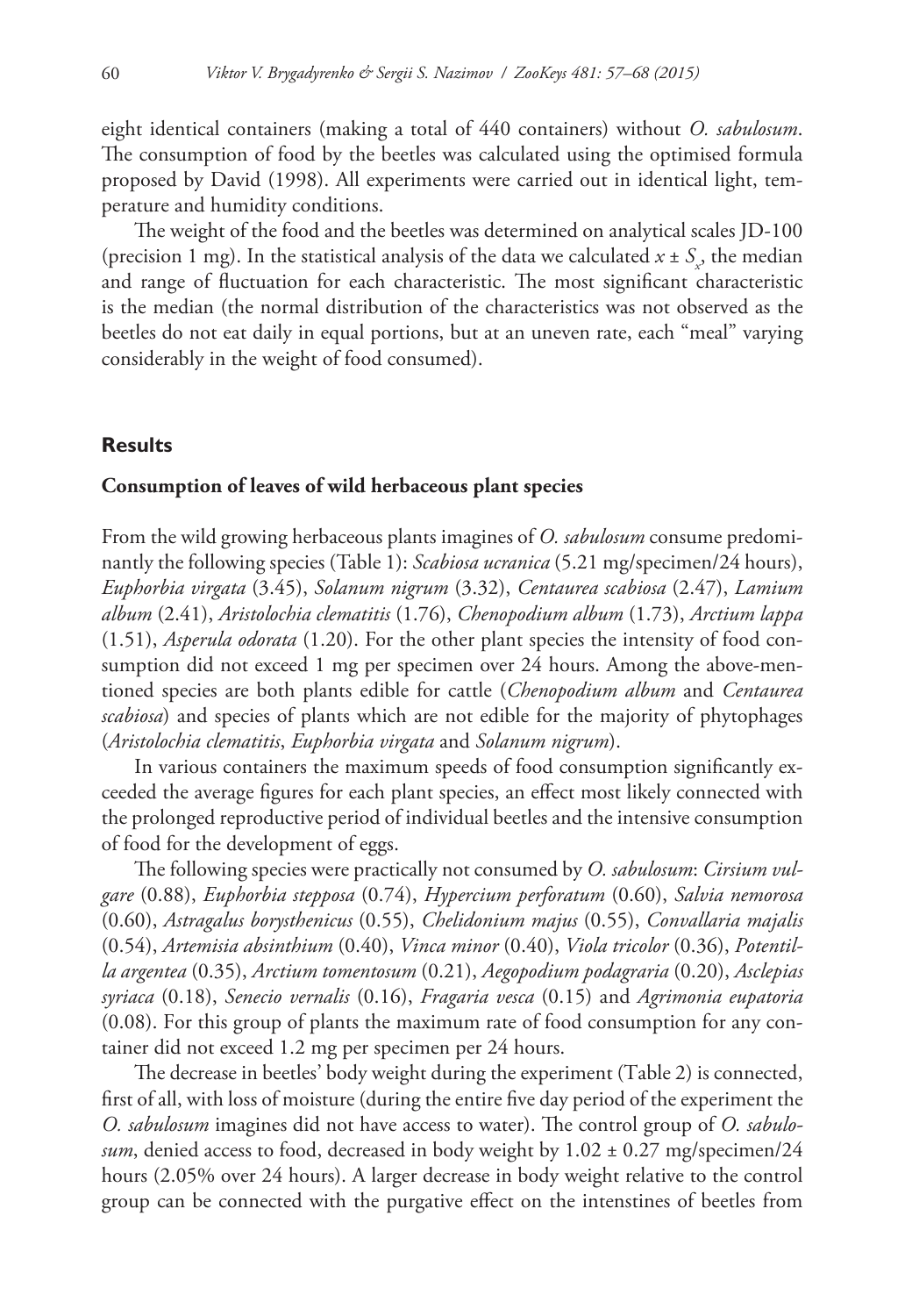| Family                                  | <b>Species</b>                   | Median | $x \pm S$       | Min-Max       |
|-----------------------------------------|----------------------------------|--------|-----------------|---------------|
| Apiaceae                                | Aegopodium podagraria L.         | 0.20   | $0.21 \pm 0.11$ | $0.04 - 0.35$ |
| Apocynaceae                             | Vinca minor L.                   | 0.40   | $0.39 \pm 0.27$ | $0.04 - 0.77$ |
| Aristolochiaceae                        | Aristolochia clematitis L.       | 1.76   | $1.76 \pm 0.75$ | $0.65 - 3.00$ |
| Asclepiadaceae                          | Asclepias syriaca L.             | 0.18   | $0.18 \pm 0.10$ | $0.05 - 0.35$ |
| Asteraceae                              | Arctium lappa L.                 | 1.51   | $1.42 \pm 0.59$ | $0.00 - 2.13$ |
| $\alpha$                                | A. tomentosum Mill.              | 0.21   | $0.25 \pm 0.20$ | $0.00 - 0.71$ |
| $\alpha$                                | Artemisia absinthium L.          | 0.40   | $0.36 \pm 0.22$ | $0.00 - 0.65$ |
| $ -$                                    | Cirsium vulgare (Savi) Ten.      | 0.88   | $0.79 \pm 0.31$ | $0.00 - 1.03$ |
| $-$ <sup>cc</sup> $-$                   | Cichorium intybus L.             | 0.60   | $0.64 \pm 0.77$ | $0.10 - 2.55$ |
| $-$ <sup>cc</sup> $-$                   | Centaurea scabiosa L.            | 2.47   | $2.47 \pm 0.84$ | $1.50 - 4.30$ |
| $\alpha$ <sup><math>\alpha</math></sup> | Hieracium pilosella L.           | 0.85   | $0.86 \pm 0.58$ | $0.15 - 2.15$ |
| $\alpha$                                | Senecio vernalis Waldst. & Kit.  | 0.16   | $0.16 \pm 0.09$ | $0.00 - 0.25$ |
| Cannabaceae                             | Humulus lupulus L.               | 0.58   | $0.72 \pm 0.56$ | $0.00 - 1.63$ |
| Chenopodiaceae                          | Chenopodium album L.             | 1.73   | $2.03 \pm 1.74$ | $0.00 - 5.52$ |
| Convallariaceae                         | Convallaria majalis L.           | 0.54   | $0.44 \pm 0.39$ | $0.00 - 1.08$ |
| Dipsacaceae                             | Scabiosa ucranica L.             | 5.21   | $5.21 \pm 1.31$ | $3.10 - 7.45$ |
| Euphorbiaceae                           | Euphorbia stepposa Zoz ex Prokh. | 0.74   | $0.74 \pm 0.21$ | $0.40 - 1.15$ |
| $\alpha$ <sup><math>\alpha</math></sup> | E. virgata W.K.                  | 3.45   | $3.86 \pm 1.76$ | $2.50 - 8.30$ |
| Fabaceae                                | Astragalus borysthenicus Klokov. | 0.55   | $0.55 \pm 0.27$ | $0.00 - 0.94$ |
| $\alpha$ <sup>c</sup>                   | Medicago romanica Prodan.        | 0.95   | $1.11 \pm 0.56$ | $0.40 - 2.05$ |
| Hypericaceae                            | Hypericum perforatum L.          | 0.60   | $0.60 \pm 0.30$ | $0.00 - 1.15$ |
| Lamiaceae                               | Ajuga genevensis L.              | 0.25   | $0.62 \pm 0.73$ | $0.15 - 2.40$ |
| $\alpha$                                | Lamium album L.                  | 2.41   | $2.49 \pm 1.36$ | $0.00 - 5.31$ |
| $ \frac{a}{-}$                          | Salvia nemorosa L.               | 0.60   | $0.58 \pm 0.34$ | $0.00 - 1.05$ |
| $ -$                                    | Thymus marschallianus Willd.     | 0.65   | $1.02 \pm 1.25$ | $0.15 - 4.25$ |
| Papaveraceae                            | Chelidonium majus L.             | 0.55   | $0.55 \pm 0.30$ | $0.16 - 1.04$ |
| Polygonaceae                            | Polygonum aviculare L.           | 0.70   | $0.87\pm0.78$   | $0.00 - 2.31$ |
| Rosaceae                                | Agrimonia eupatoria L.           | 0.08   | $0.08 \pm 0.05$ | $0.00 - 0.15$ |
| $-$ <sup>cc</sup> —                     | Fragaria vesca L.                | 0.15   | $0.17 \pm 0.10$ | $0.00 - 0.35$ |
| $-\frac{a}{c}$                          | Potentilla argentea L.           | 0.35   | $0.35 \pm 0.20$ | $0.10 - 0.60$ |
| Rubiaceae                               | Asperula odorata L.              | 1.20   | $0.89 \pm 0.65$ | $0.00 - 1.60$ |
| Solanaceae                              | Solanum nigrum L.                | 3.32   | $3.15 \pm 1.67$ | $0.00 - 5.14$ |
| Violaceae                               | Viola tricolor L.                | 0.36   | $0.38 \pm 0.31$ | $0.00 - 0.97$ |

**Table 1.** Consumption of leaves (mg/specimen/24 hours) of different species of uncultivated herbaceous plants by *O. sabulosum* in laboratory conditions (*n* = 32).

compounds contained in the food plants, intoxication of their organs or damage to their intestinal walls. This effect was observed for the following species; *Vinca minor*  (–1.85 mg/24 hours), *Cichorium intybus* (–1.60), *Asperula odorata* (–1.44), *Solanum nigrum* (–1.44), *Salvia nemorosa* (–1.35), *Cirsium vulgare* (–1.20), *Potentilla argentea*  (–1.20), *Euphorbia stepposa* (–1.19), *E. virgata* (–1.14), *Artemisia absinthium* (–1.14).

The minimum loss in body weight of *O. sabulosum* compared to the start of the experiment was observed for the following species: *Astragalus borysthenicus* (–0.25 mg/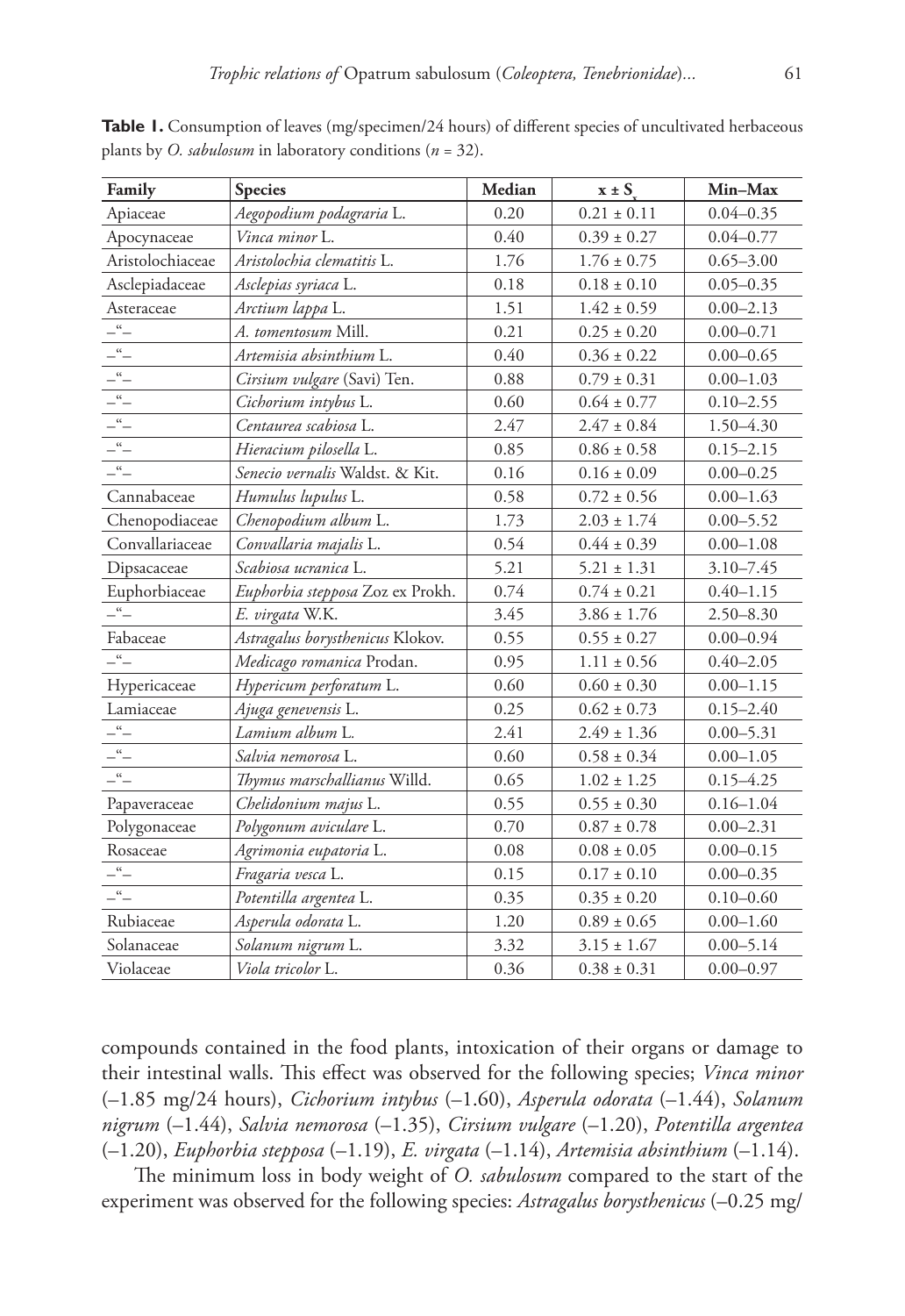| Family                                  | <b>Species</b>                   | Median  | $x \pm S$                     | Min-Max         |
|-----------------------------------------|----------------------------------|---------|-------------------------------|-----------------|
| Apiaceae                                | Aegopodium podagraria L.         | $-0.33$ | $-0.33 \pm 0.31^*$            | $-1.00-+0.15$   |
| Apocynaceae                             | Vinca minor L.                   | $-1.85$ | $-2.41 \pm 2.09^*$            | $-6.25-0.50$    |
| Aristolochiaceae                        | Aristolochia clematitis L.       | $-0.65$ | $-0.69 \pm 0.25^*$            | $-1.20 - 0.35$  |
| Asclepiadaceae                          | Asclepias syriaca L.             | $-0.95$ | $-0.89 \pm 0.12$              | $-1.05 - 0.65$  |
| Asteraceae                              | Arctium lappa L.                 | $-0.80$ | $-0.73 \pm 0.18^*$            | $-1.05 - 0.40$  |
| $-$ <sup>cc</sup> —                     | A. tomentosum Mill.              | $-0.67$ | $-0.67 \pm 0.19^*$            | $-0.95 - 0.40$  |
| $-\frac{\alpha}{\alpha}$                | Artemisia absinthium L.          | $-1.14$ | $-1.14 \pm 0.30$              | $-1.45 - 0.55$  |
| $ -$                                    | Cirsium vulgare (Savi) Ten.      | $-1.20$ | $-1.14 \pm 0.14*$             | $-1.35 - 0.85$  |
| $ -$                                    | Cichorium intybus L.             | $-1.60$ | $-1.66 \pm 1.19*$             | $-4.15 - +0.25$ |
| $-$ <sup>cc</sup> $-$                   | Centaurea scabiosa L.            | $-0.55$ | $-0.60 \pm 0.14*$             | $-0.80 - 0.45$  |
| $-\frac{a}{a}$                          | Hieracium pilosella L.           | $-0.95$ | $-0.95 \pm 0.24$              | $-1.35 - 0.65$  |
| $\frac{a}{a}$                           | Senecio vernalis Waldst. & Kit.  | $-0.90$ | $-0.94 \pm 0.29$              | $-1.60 - 0.65$  |
| Cannabaceae                             | Humulus lupulus L.               | $-1.05$ | $-0.94 \pm 0.29$              | $-1.20 - 0.40$  |
| Chenopodiaceae                          | Chenopodium album L.             | $-0.65$ | $-0.71 \pm 0.27$ <sup>*</sup> | $-1.25 - 0.40$  |
| Convallariaceae                         | Convallaria majalis L.           | $-0.80$ | $-0.72 \pm 0.36^*$            | $-1.20 - 0.15$  |
| Dipsacaceae                             | Scabiosa ucranica L.             | $-0.53$ | $-0.53 \pm 0.24*$             | $-0.95 - 0.25$  |
| Euphorbiaceae                           | Euphorbia stepposa Zoz ex Prokh. | $-1.19$ | $-1.19 \pm 0.40*$             | $-2.00 - 0.75$  |
| $\alpha$ <sup><math>\alpha</math></sup> | E. virgata W.K.                  | $-1.14$ | $-1.14 \pm 0.40$              | $-1.75 - 0.65$  |
| Fabaceae                                | Astragalus borysthenicus Klokov. | $-0.25$ | $-0.21 \pm 0.25^*$            | $-0.55 - +0.25$ |
| $\alpha$                                | Medicago romanica Prodan.        | $-0.80$ | $-0.77 \pm 0.19*$             | $-0.95 - 0.40$  |
| Hypericaceae                            | Hypericum perforatum L.          | $-0.65$ | $-0.48 \pm 0.55^*$            | $-0.80 - +0.95$ |
| Lamiaceae                               | Ajuga genevensis L.              | $-0.95$ | $-0.88 \pm 0.44$              | $-1.45-+0.15$   |
| $\alpha$                                | Lamium album L.                  | $-0.79$ | $-0.79 \pm 0.19*$             | $-1.20 - 0.55$  |
| $-\alpha$                               | Salvia nemorosa L.               | $-1.35$ | $-1.47 \pm 0.47^*$            | $-2.15 - 0.95$  |
| $ -$                                    | Thymus marschallianus Willd.     | $-1.05$ | $-1.05 \pm 0.42$              | $-1.70 - 0.40$  |
| Papaveraceae                            | Chelidonium majus L.             | $-0.90$ | $-1.06 \pm 0.49$              | $-2.20 - 0.55$  |
| Polygonaceae                            | Polygonum aviculare L.           | $-0.86$ | $-0.86 \pm 0.27*$             | $-1.20 - 0.40$  |
| Rosaceae                                | Agrimonia eupatoria L.           | $-1.06$ | $-1.06 \pm 0.35$              | $-1.55 - 0.55$  |
| $-\frac{a}{\pi}$                        | Fragaria vesca L.                | $-0.68$ | $-0.68 \pm 0.16*$             | $-0.95 - 0.40$  |
| $\alpha$                                | Potentilla argentea L.           | $-1.20$ | $-1.14 \pm 0.34$              | $-1.60 - 0.55$  |
| Rubiaceae                               | Asperula odorata L.              | $-1.44$ | $-1.44 \pm 0.41^*$            | $-2.15 - 0.75$  |
| Solanaceae                              | Solanum nigrum L.                | $-1.44$ | $-1.44 \pm 0.41^*$            | $-2.15 - 0.75$  |
| Violaceae                               | Viola tricolor L.                | $-0.66$ | $-0.66 \pm 0.22*$             | $-1.05 - 0.40$  |

**Table 2.** Changes in body weight (mg/specimen/24 hours) of *O. sabulosum* on diet of different uncultivated herbaceous plant species in laboratory conditions (*n* = 32).

Note: \*–loss of body weight, observed at the end of the experiment, considered reliable at *P* < 0.05 differs from the body weight of the control group of beetles without access to food  $(1.02 \pm 0.27 \text{ mg/specimen}/24 \text{ hours})$ ; average body weight of beetles at start of experiment –49.61 ± 7.86 mg).

specimen/24 hours), *Aegopodium podagraria* (–0.33), *Scabiosa ucrainca* (–0.53), *Centaurea scabiosa* (–0.55), *Aristolochia clematitis* (–0.65), *Chenopodium album* (–0.65), *Hypericum perforatum* (–0.65), *Viola tricolor* (–0.66), *Arctium tomentosum* (–0.67), *Fragaria vesca* (–0.68), *Lamium album* (–0.79), *Medicago romanica* (–0.80), *Convallaria majalis* (–0.80) and *Arctium lappa* (–0.80).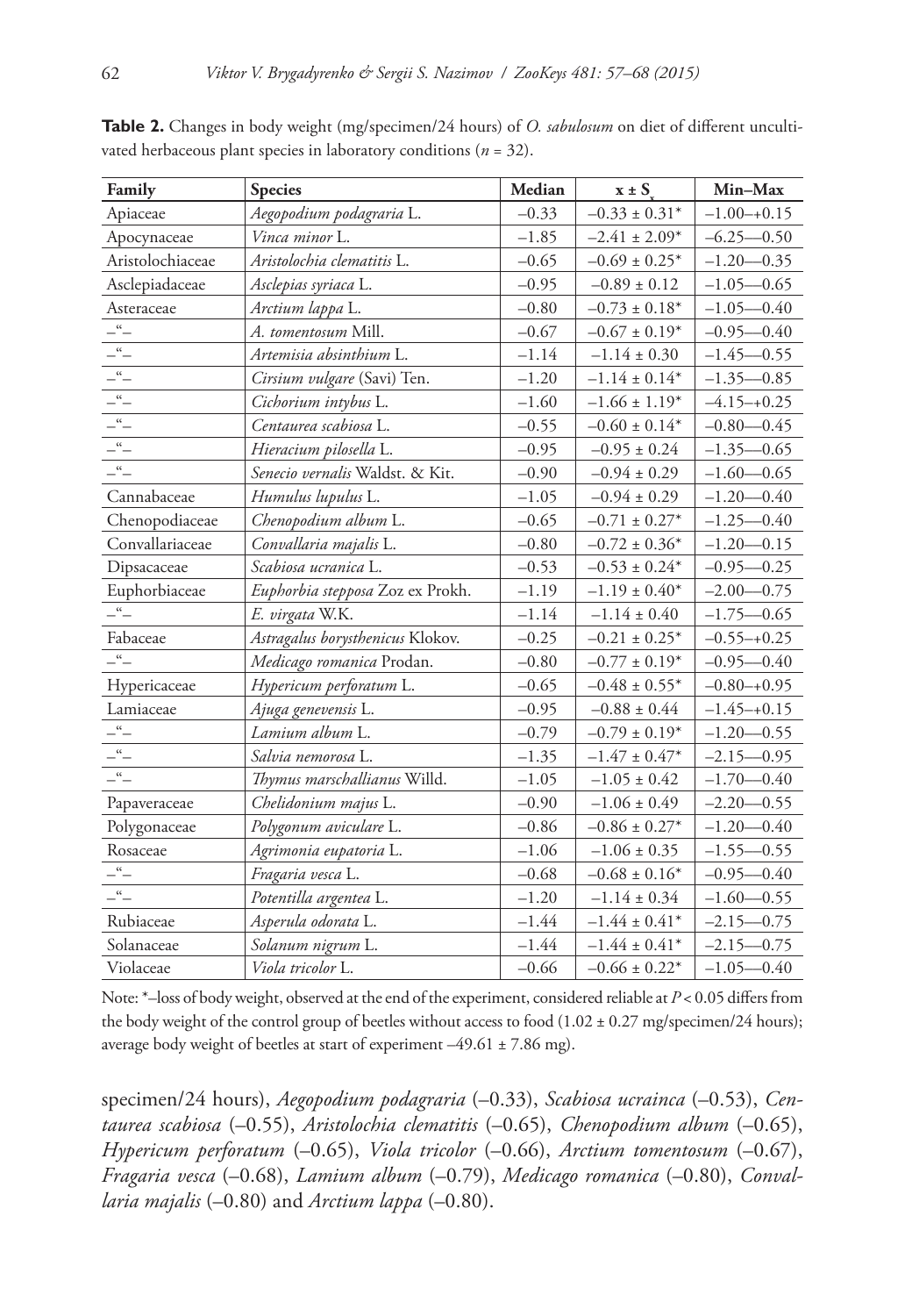Maximum faecal formation by the beetles was observed following diets of *Polygonum aviculare* (0.73) and *Solanum nigrum* (0.70), and the minimum rate (equal to 0 mg/specimen/24 hours in all eight experimental containers) was observed after feeding on *Convallaria majalis* and *Vinca minor*. The intensity of faecal formation was at an intermediate level with the other plant species tested.

It is interesting that for *Aegopodium podagraria* one of the minimum rates of food consumption was observed (0.20 mg/specimen/24 hours), one of the minimum losses of body weight compared to the control group of beetles (–0.33 compared to –1.02 mg/specimen/24 hours for the group without access to food) and also the minimum rates of excrement formation (0.10 mg/specimen/24 hours). Thus, from 0.20 mg of food consumed per day 0.10 mg of excrement was formed, the remainder being expended on anabolism and respiration.

#### **Consumption of leaves of cultivated herbaceous plant species**

The leaves of cultivated herbaceous plant species were consumed on average with the same intensity as the leaves of wild plant species (Table 3). The rates of leaf consumption were highest for the following species: *Perilla nankinensis* (5.05 mg/specimen/24 hours), *Lycopersicon esculentum* (3.75), *Tropaeolum majus* (3.29), *Nicotiana tabacum* (2.66), *Rumex acetosa* (1.96), *Beta vulgaris* (1.27).

Leaves of the following species were those consumed least intensively by *O. sabulosum*: *Oenothera biennis* (0.73), *Aquilegia vulgaris* (0.68), *Citrullus lanatus* (0.61), *Matricaria recutita* (0.54), *Phytolacca americana* (0.49), *Phlox paniculata* (0.44), *Cucurbita pepo* (0.37), *Helianthus tuberosus* (0.32), *Echinacea purpurea* (0.29), *Fragaria moschata*  (0.24) and *Zea mays* (0.17 mg/specimen/24 hours). It is interesting that of all the cultivated grasses researched, the minimum quantity of dried leaves was consumed for maize despite the fact that this is the main crop damaged by *O. sabulosum*. It is worth emphasising once again that phytophages eat the fresh or decaying leaves of this species but hardly ever dry leaves.

Compared to the control group without access to food, for which we observed a decrease in body weight of  $1.02 \pm 0.27$  mg/specimen/24 hours, the consumption of many species of cultivated plants minimises the loss of the original body weight. This can be seen with *Daucus carota* (–80 mg/specimen/24 hours), *Nicotiana tabacum* (–0.80), *Phlox paniculata* (–0.80), *Capsicum annuum* (–0.76), *Phytolacca americana*  (–0.75), *Helianthus tuberosus* (–0.74), *Malva erecta* (–0.74), *Oenothera biennis* (–0.70), *Rumex acetosa* (–0.67), *Lycopersicon esculentum* (–0.65), *Fragaria moschata* (–0.64), *Helianthus annuus* (–0.58), *Matricaria recutita* (–0.55), *Zea mays* (–0.55), *Citrullus lanatus* (–0.53), *Aquilegia vulgaris* (–0.49), *Tropaeolum majus* (–0.40), *Cucurbita pepo* (–0.25) and *Borago officinalis* (–0.20). In our experiment the consumption of dry leaves of *Beta vulgaris* did not lead to a reliable tendency towards preservation in the beetles' body weight compared to the control group (–1.08 and –1.02 mg/ specimen/24 hours respectively).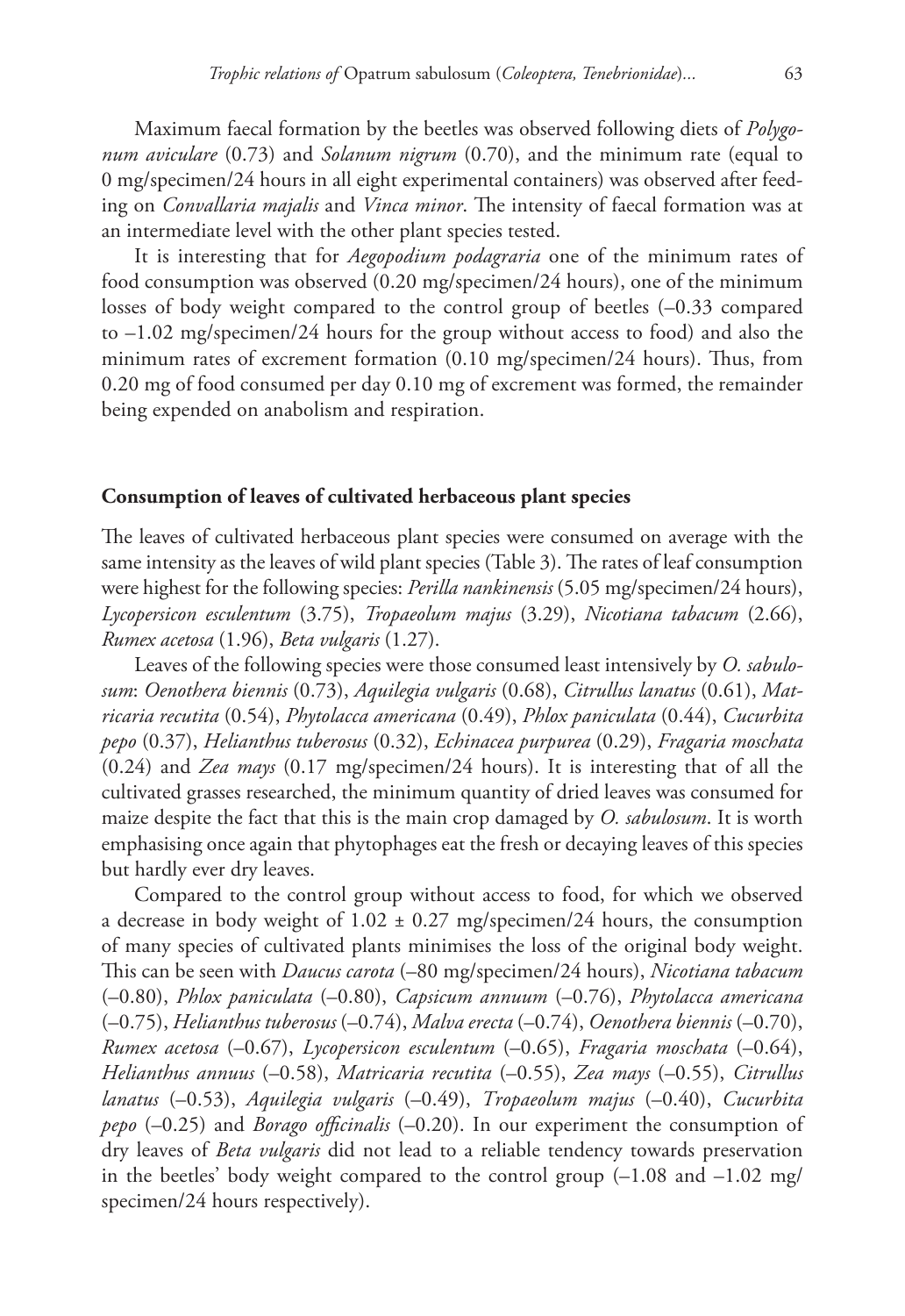| Family                              | <b>Species</b>                              | Median | $x \pm S$       | Min-Max       |
|-------------------------------------|---------------------------------------------|--------|-----------------|---------------|
| Apiaceae                            | Daucus carota L.                            | 0.80   | $0.80 \pm 0.47$ | $0.00 - 1.74$ |
| Asteraceae                          | Echinacea purpurea (L.) Moench.             | 0.29   | $0.49 \pm 0.61$ | $0.00 - 2.04$ |
| $\frac{-\frac{a}{a}}{-\frac{a}{a}}$ | Matricaria recutita L.                      | 0.54   | $0.65 \pm 0.50$ | $0.00 - 1.54$ |
|                                     | Helianthus annuus L.                        | 1.05   | $1.05 \pm 0.26$ | $0.77 - 1.55$ |
|                                     | H. tuberosus L.                             | 0.32   | $0.36 \pm 0.26$ | $0.00 - 0.77$ |
| Boraginaceae                        | Borago officinalis L.                       | 0.86   | $1.05 \pm 1.13$ | $0.00 - 2.97$ |
| Chenopodiaceae                      | Beta vulgaris L.                            | 1.27   | $1.49 \pm 0.73$ | $0.58 - 2.82$ |
| Cucurbitaceae                       | Citrullus lanatus (Thunb.) Matsum. & Nakai. | 0.61   | $0.76 \pm 0.68$ | $0.00 - 1.89$ |
| $\alpha$                            | Cucurbita pepo L.                           | 0.37   | $0.37 \pm 0.25$ | $0.00 - 0.76$ |
| Lamiaceae                           | Perilla nankinensis (Lour.) Decne.          | 5.05   | $4.60 \pm 1.75$ | $0.00 - 5.66$ |
| Malvaceae                           | Malva erecta J. Presl & C. Presl            | 1.13   | $1.13 \pm 0.51$ | $0.32 - 1.74$ |
| Onagraceae                          | Oenothera biennis L.                        | 0.73   | $0.96 \pm 0.77$ | $0.23 - 2.82$ |
| Phytolaccaceae                      | Phytolacca americana L.                     | 0.49   | $0.57 \pm 0.47$ | $0.03 - 1.23$ |
| Poaceae                             | Zea mays L.                                 | 0.17   | $0.17 \pm 0.08$ | $0.02 - 0.31$ |
| Polemoniaceae                       | Phlox paniculata L.                         | 0.44   | $0.44 \pm 0.13$ | $0.26 - 0.56$ |
| Polygonaceae                        | Rumex acetosa L.                            | 1.96   | $2.00 \pm 1.52$ | $0.00 - 4.36$ |
| Ranunculaceae                       | Aquilegia vulgaris L.                       | 0.68   | $0.63 \pm 0.38$ | $0.05 - 1.03$ |
| Rosaceae                            | Fragaria moschata (Duchesne) Weston.        | 0.24   | $0.87 \pm 1.71$ | $0.00 - 5.38$ |
| Solanaceae                          | Capsicum annuum L.                          | 1.10   | $1.25 \pm 0.40$ | $0.82 - 2.04$ |
| $\frac{-\alpha}{-\alpha}$           | Lycopersicon esculentum Mill.               | 3.75   | $3.74 \pm 2.66$ | $0.00 - 8.20$ |
|                                     | Nicotiana tabacum L.                        | 2.66   | $3.05 \pm 2.72$ | $0.00 - 9.08$ |
| Tropaeolaceae                       | Tropaeolum majus L.                         | 3.29   | $3.10 \pm 2.23$ | $0.00 - 6.54$ |

**Table 3.** Consumption of leaves (mg/specimen/24 hours) of different cultivated herbaceous plant species by *O. sabulosum* in laboratory conditions (*n* = 32).

The maximum intensity of faecal formation for *O. sabulosum* was characteristic for diets of dry leaves of the following species: *Daucus carota* (1.03 mg/specimen/24 hours), *Lycopersicon esculentum* (0.65), *Fragaria moschata* (0.55), *Perilla nankinensis* (0.55), *Citrullus lanatus* (0.53), *Rumex acetosa* (0.45), *Nicotiana tabacum* (0.41), *Zea mays* (0.41), *Capsicum annuum* (0.30), *Cucurbita pepo* (0.30) and *Helianthus annuus* (0.30).

## **Discussion**

The research showed that with 16 of the 33 wild and 21 of the 22 cultivated herbaceous plant species investigated the species of leaf consumed led to a reliable loss in the beetles' body weight (see Tables 2 and 4). Overall, *O. sabulosum* consumed 95.5% of the cultivated and 48.5% of the wild herbaceous plant species researched. Of the 11 species in the Asteraceae family 8 were consumed, of the 5 Lamiaceae species 4 were consumed, of the 4 Rosaceae species 1 was consumed and of the 4 Solanaceae species 1 was consumed. Representatives of the following families included in our research were not consumed at all: Apocynaceae, Asclepiadaceae, Convallariaceae, Hypericaceae, Papaveraceae, Rosaceae and Violaceae.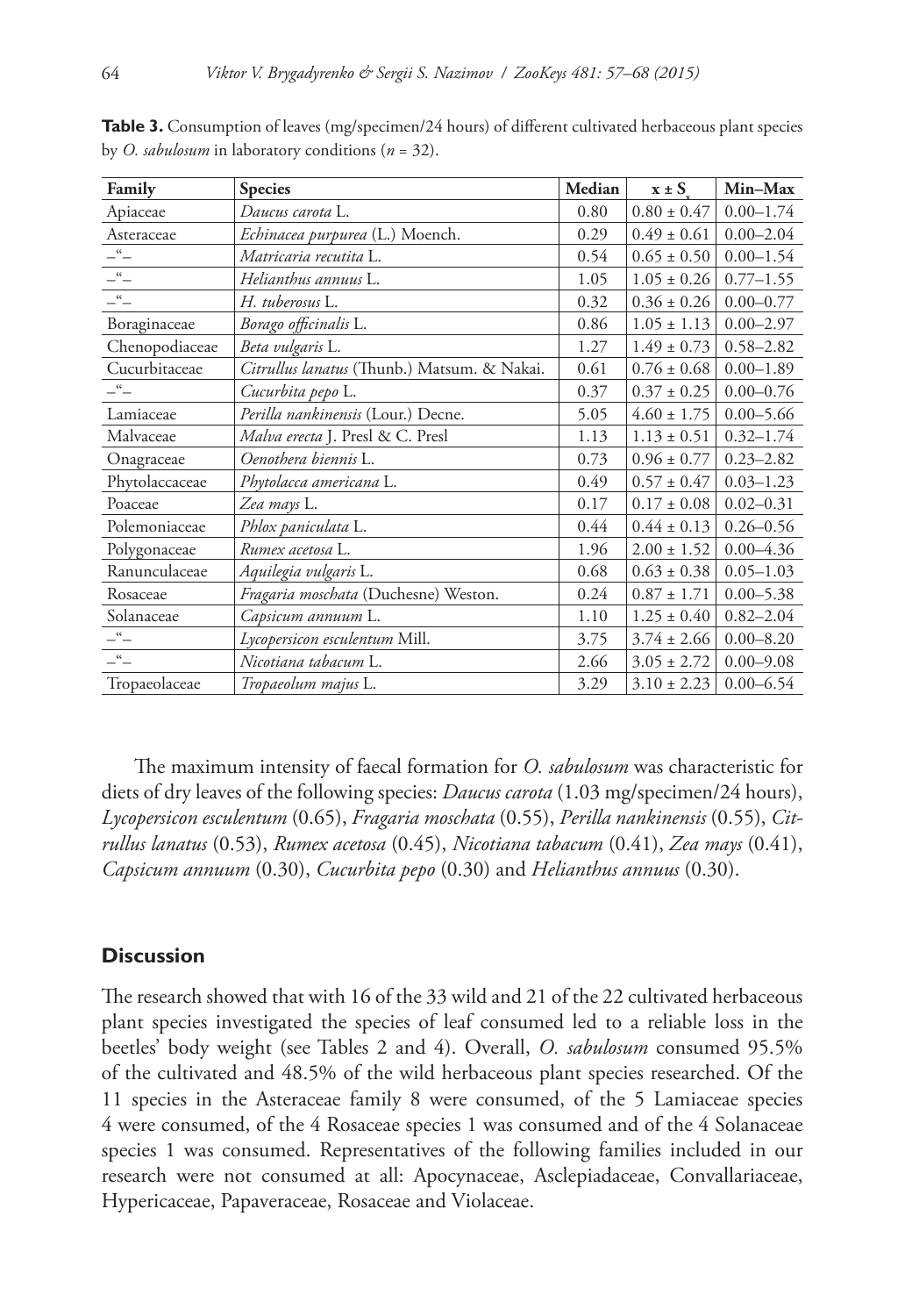| Family                    | <b>Species</b>                              | Median  | $x \pm S$          | Min-Max         |
|---------------------------|---------------------------------------------|---------|--------------------|-----------------|
| Apiaceae                  | Daucus carota L.                            | $-0.80$ | $-0.87 \pm 0.40^*$ | $-1.60 - 0.40$  |
| Asteraceae                | Echinacea purpurea (L.) Moench.             | $-0.95$ | $-0.95 \pm 0.39$   | $-1.85 - 0.40$  |
| $-\frac{a}{c}$            | Matricaria recutita L.                      | $-0.55$ | $-0.66 \pm 0.23$ * | $-1.20 - 0.40$  |
| $\frac{a}{a}$             | Helianthus annuus L.                        | $-0.58$ | $-0.58 \pm 0.21$ * | $-0.80 - 0.15$  |
| $\frac{a}{a}$             | H. tuberosus L.                             | $-0.74$ | $-0.74 \pm 0.36*$  | $-1.35 - 0.25$  |
| Boraginaceae              | Borago officinalis L.                       | $-0.20$ | $-0.22 \pm 0.28$ * | $-0.80 + 0.15$  |
| Chenopodiaceae            | Beta vulgaris L.                            | $-1.08$ | $-1.08 \pm 0.30$   | $-1.65 - 0.55$  |
| Cucurbitaceae             | Citrullus lanatus (Thunb.) Matsum. & Nakai. | $-0.53$ | $-0.53 \pm 0.15^*$ | $-0.80 - 0.40$  |
| $\alpha$                  | Cucurbita pepo L.                           | $-0.25$ | $-0.34 \pm 0.19*$  | $-0.65 - 0.15$  |
| Lamiaceae                 | Perilla nankinensis (Lour.) Decne.          | $-0.95$ | $-0.96 \pm 0.32$   | $-1.45 - 0.55$  |
| Malvaceae                 | Malva erecta J. Presl & C. Presl.           | $-0.74$ | $-0.74 \pm 0.20*$  | $-1.05 - 0.40$  |
| Onagraceae                | Oenothera biennis L.                        | $-0.70$ | $-0.70 \pm 0.40^*$ | $-1.45 - 0.15$  |
| Phytolaccaceae            | Phytolacca americana L                      | $-0.75$ | $-0.74 \pm 0.20*$  | $-1.05 - 0.40$  |
| Poaceae                   | Zea mays L.                                 | $-0.55$ | $-0.54 \pm 0.18^*$ | $-0.80 - 0.20$  |
| Polemoniaceae             | Phlox paniculata L.                         | $-0.80$ | $-0.96 \pm 0.43^*$ | $-2.00 - 0.40$  |
| Polygonaceae              | Rumex acetosa L.                            | $-0.67$ | $-0.67 \pm 0.27$ * | $-1.05 - 0.20$  |
| Ranunculaceae             | Aquilegia vulgaris L.                       | $-0.49$ | $-0.49 \pm 0.46*$  | $-1.05 - +0.55$ |
| Rosaceae                  | Fragaria moschata (Duchesne) Weston.        | $-0.64$ | $-0.64 \pm 0.33$ * | $-1.35 - 0.25$  |
| Solanaceae                | Capsicum annuum L.                          | $-0.76$ | $-0.76 \pm 0.22$ * | $-1.20 - 0.55$  |
| $\frac{-\alpha}{-\alpha}$ | Lycopersicon esculentum Mill.               | $-0.65$ | $-0.65 \pm 0.14*$  | $-0.80 - 0.40$  |
|                           | Nicotiana tabacum L.                        | $-0.80$ | $-0.72 \pm 0.16^*$ | $-0.95 - 0.40$  |
| Tropaeolaceae             | Tropaeolum majus L.                         | $-0.40$ | $-0.43 \pm 0.31^*$ | $-0.80 + 0.25$  |

**Table 4.** Changes in body weight (mg/specimen/24 hours) of *O. sabulosum* on diet of leaves of different cultivated herbaceous plant species in laboratory conditions (*n* = 32).

Note: \*–see Table 2.

According to the work of Rejnhardt (1936) *O. sabulosum* eats the roots and leaves of wild steppe weeds such as *Atriplex hortensis* L., *Chenopodium album* L., *Convolvulus arvensis* L. and *Polygonum aviculare* L. Our experiments have confirmed that imagines of *O. sabulosum* do feed on weed species. However, they do not show a clear preference for this type of food compared to cultivated plants. Indeed, the lowest decreases in original body weight were observed when the beetles fed on cultivated plants such as *Z. mays*, *D. carota*, *C. pepo*, *H. annuus*, *H. tuberosus*, *B. officinalis* and *N. tabacum.*  At the same time consumption of weeds also helps to reduce the loss of original body weight. Based on the results of our research, we can state that *O. sabulosum* damages in almost equal ratios both cultivated plants and weeds.

*Opatrum sabulosum* has shown an ability to feed on species of plants with hairy leaves and a bitter milky sap. The beetles lost hardly any weight when feeding on the bitter leaves of *A. borysthenicus* and *A. clematitis*, and also experienced insignificant weight loss in variants of the experiments with hairy plant species such as *S. ucrainca*  and *C. scabiosa*. It follows that this species of darkling beetle consumes a fairly wide range of bitter species not eaten by livestock.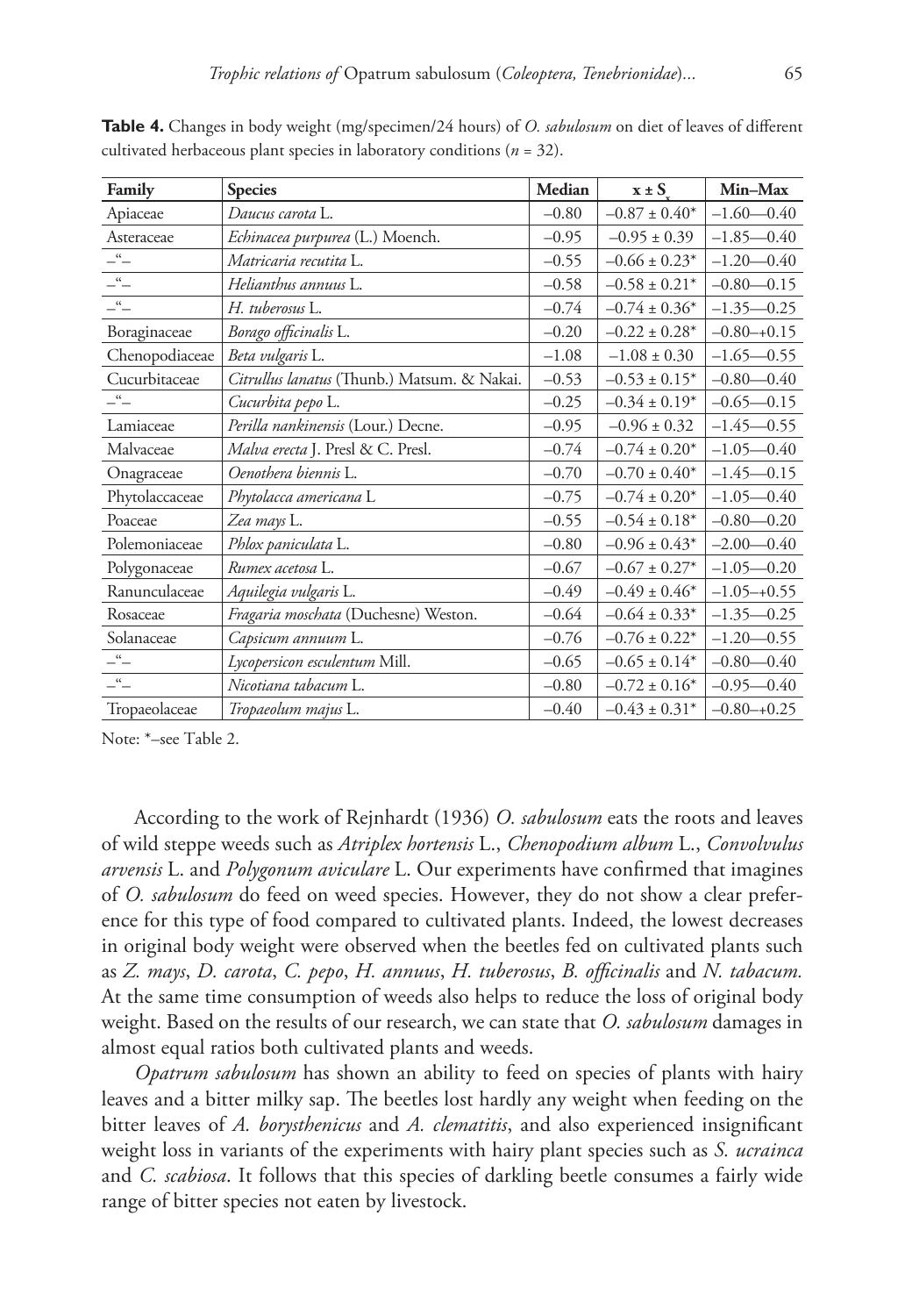According to modern data (Kabanov 1977; Kabanov and Sedin 1981), the imagines of *O. sabulosum* damage quite a large number of agricultural plants, including *Hordeum sativum* L., *Avena sativa* L., *Panicum virgatum* L., *Triticum durum* L., *Cicer arietnum* L., *Lens culinaris* Medikus., *Phaseolus vulgaris* L., *Sorghum saccharatum* (L.) Moench, *Sorghum bicolor* (L.) Moench, *Z. mays*, *Allium cepa* L., *N. tabacum*, *Solanum tuberosum* L., *L. esculentum*, *B. vulgaris*, *H. annuus*, *Cannabis sativa* L., *P. nankinensis*, *Brassica napus* L., *Papaver somniferum* L., *C. lanatus* and *Cucumis sativus* L. (Bryzova and Kelejnikova 1964; Medvedev 1968). They also damage the leaves of *Vitis vinifera*  L., and eat the cotyledons of shoots of fruit trees.

It is clear that outside the reproductive period *O. sabulosum* is able to feed intensively on both wild and cultivated species of herbaceous plants. According to information from the literature (Parmenter et al. 1989a, 1989b; Semida et al. 2001), there is considerable seasonal change in the diet of this species of darkling beetle (Cloudsley-Thompson 1975): this is connected both with the passage of definite phenological phases in the development of herbaceous plants (shoots, the formation of leaf rosettes near the roots), and with the spring reproductive period of the beetles themselves. Nevertheless, during the period of decreased trophic activity in the second half of summer (our experiment was carried out in late July – early August) the trophic activity of *O. sabulosum* imagines continued at a pretty high level.

The seasonal dynamic of the trophic activity of this species of darkling beetle requires further research, especially the characteristics of its trophic activity (the quantitative and qualitative differences in its diet) during the period of intensive spring feeding and during the egg laying period. The peculiarities of the larval consumption of the root parts of wild and cultivated plants requires detailed research. The sex and age differences in the diet of the beetles in their first and second years of life remain unstudied. Besides this, the differences in the consumption of dry, fresh and decaying leaves of the beetle's main species of food plants are of considerable interest. The results of studies of the chemical content of the plants consumed by *O. sabulosum* will form the basis for the construction of models of the trophic relations of this species of polyphage, which is one of the most intensively studied and economically significant species of insect.

## **References**

- Abdurahmanov GM, Nabozhenko MV (2011) Opredelitel' i Katalog Zhukov-Chernotelok (Coleoptera, Tenebrionidae s. str.) Kavkaza i Juga Evropejskoj Chasti Rossii [The Identification Keys and the Catalog of Darkling Beetles (Coleoptera, Tenebrionidae s. str.) of the South Caucasus and the European Part of Russia]. KMK Scientific Press Ltd., Moskow. [in Russian]
- Allsopp PG (1980) The biology of false wireworms and their adults (soil-inhabiting Tenebrionidae) (Coleoptera): A review. Bulletin of Entomological Research 70: 343–379. [doi:](http://dx.doi.org/10.1017/S0007485300007628) [10.1017/S0007485300007628](http://dx.doi.org/10.1017/S0007485300007628)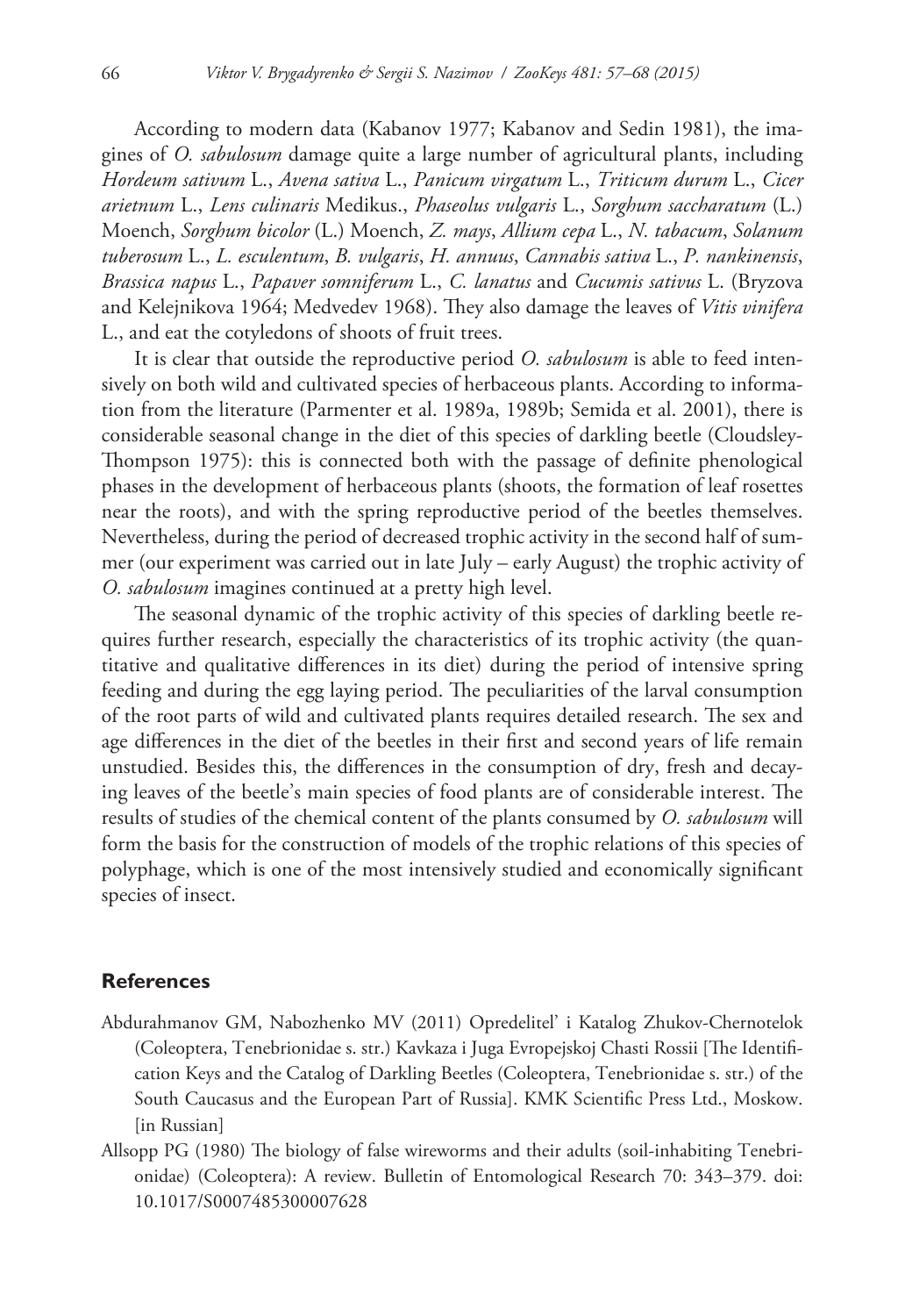- Byzova JB, Kelejnikova SI (1964) Semejstvo Tenebrionidae Chernotelki [The family Tenebrionidae – darkling beetles]. In: Giljarov MS (Ed.) Opredelitel' Obitajushhih v Pochve Lichinok Nasekomyh [The Identification Keys of Soil Dwelling Insect Larvae]. Nauka, Moskow, 463–496. [in Russian]
- Carpaneto GM, Fattorini S (2001) Spatial and seasonal organisation of a darkling beetle (Coleoptera, Tenebrionidae) community inhabiting a Mediterranean coastal dune system. Italian Journal of Zoology 68: 207–214. [doi: 10.1080/11250000109356410](http://dx.doi.org/10.1080/11250000109356410)
- Chen X, Thompson MB, Dickman CR (2004) Energy density and its seasonal variation in desert beetles. Journal of Arid Environments 56: 559–567. [doi: 10.1016/S0140-](http://dx.doi.org/10.1016/S0140-1963(03)00079-X) [1963\(03\)00079-X](http://dx.doi.org/10.1016/S0140-1963(03)00079-X)
- Chernej LS (2005) Zhuki-chernotelki (Coleoptera, Tenebrionidae) [Darkling beetles (Coleoptera, Tenebrionidae)]. Naukova dumka, Kiev. [in Russian]
- Cloudsley-Thompson JL (1975) Adaptations of Arthropoda to arid environments. Annual Review of Entomology 20: 261–283. [doi: 10.1146/annurev.en.20.010175.001401](http://dx.doi.org/10.1146/annurev.en.20.010175.001401)
- Crawford CS (1988) Nutrition and habitat selection in desert detritivores. Journal of Arid Environments 14: 111–121.
- De Los Santos A, Alonso EJ, Hernández E, Pérez AM (2002) Environmental correlates of darkling beetles population size (Coleoptera, Tenebrionidae) on the Cañadas of Taide in Tenerife (Canary Islands). Journal of Arid Environments 50: 287–308. [doi: 10.1006/](http://dx.doi.org/10.1006/jare.2001.0911) [jare.2001.0911](http://dx.doi.org/10.1006/jare.2001.0911)
- De Los Santos A, Montes C, Ramírez L (1988) Life histories of some darkling beetles (Coleoptera: Tenebrionidae) in two Mediterranean ecosystems in the lower Guadalquivir (southwest, Spain). Environmental Entomology 17: 799–814. [doi: 10.1093/ee/17.5.799](http://dx.doi.org/10.1093/ee/17.5.799)
- Dolin VG (1975) Chernotelki Tenebrionidae [The family of Darkling beetles Tenebrionidae]. In: Vasil'ev VP (Ed.) Vrediteli Sel'skohozjajstvennyh Kul'tur i Lesnyh Nasazhdenij [Pests of Agricultural Crops and Forest Plantations]. Urozhaj, Kiev 2: 9–21. [in Russian]
- Fattorini S (2011) Insect extinction by urbanization: A long term study in Rome. Biological Conservation 144(1): 370–375. [doi: 10.1016/j.biocon.2010.09.014](http://dx.doi.org/10.1016/j.biocon.2010.09.014)
- Gehrken U, Sømme L (1994) Tolerance of desiccation in beetles from the High Atlas Mountains. Comparative Biochemistry and Physiology 109A(4): 913–922. [doi: 10.1016/0300-](http://dx.doi.org/10.1016/0300-9629(94)90239-9) [9629\(94\)90239-9](http://dx.doi.org/10.1016/0300-9629(94)90239-9)
- Jia L, Guo-Dong R, You-Zhi Y (2013) Descriptions of eleven Opatrini pupae (Coleoptera, Tenebrionidae) from China. ZooKeys 291: 83–105. [doi: 10.3897/zookeys.291.4780](http://dx.doi.org/10.3897/zookeys.291.4780)
- Kabanov VA (1977) Biologija peschanogo medljaka (*Opatrum sabulosum* L.) v lesostepnoj i stepnoj zonah Evropejskoj chasti SSSR [Biology of *Opatrum sabulosum* L. in the foreststeppe and steppe zones of the European part of the USSR]. Nauchnye Doklady Vysshej Shkoly. Biologicheskie Nauki [Scientific Reports of High School. Biological Sciences] 9: 47–53. [in Russian]
- Kabanov VA, Sedin IF (1981) Biologija polevyh vidov chernotelok Evropejskoj chasti SSSR [Field species Biology of darkling beetles in the European part of the USSR]. Fauna i Jekologija Bespozvonochnyh Lesostepnoj Zony. Nauchnye Trudy Kurskogo pedagogicheskogo instituta [Invertebrate Fauna and Ecology of the Forest-Steppe Zone. Scientific Papers of the Kursk Pedagogical Institute] 210: 86–93. [in Russian]